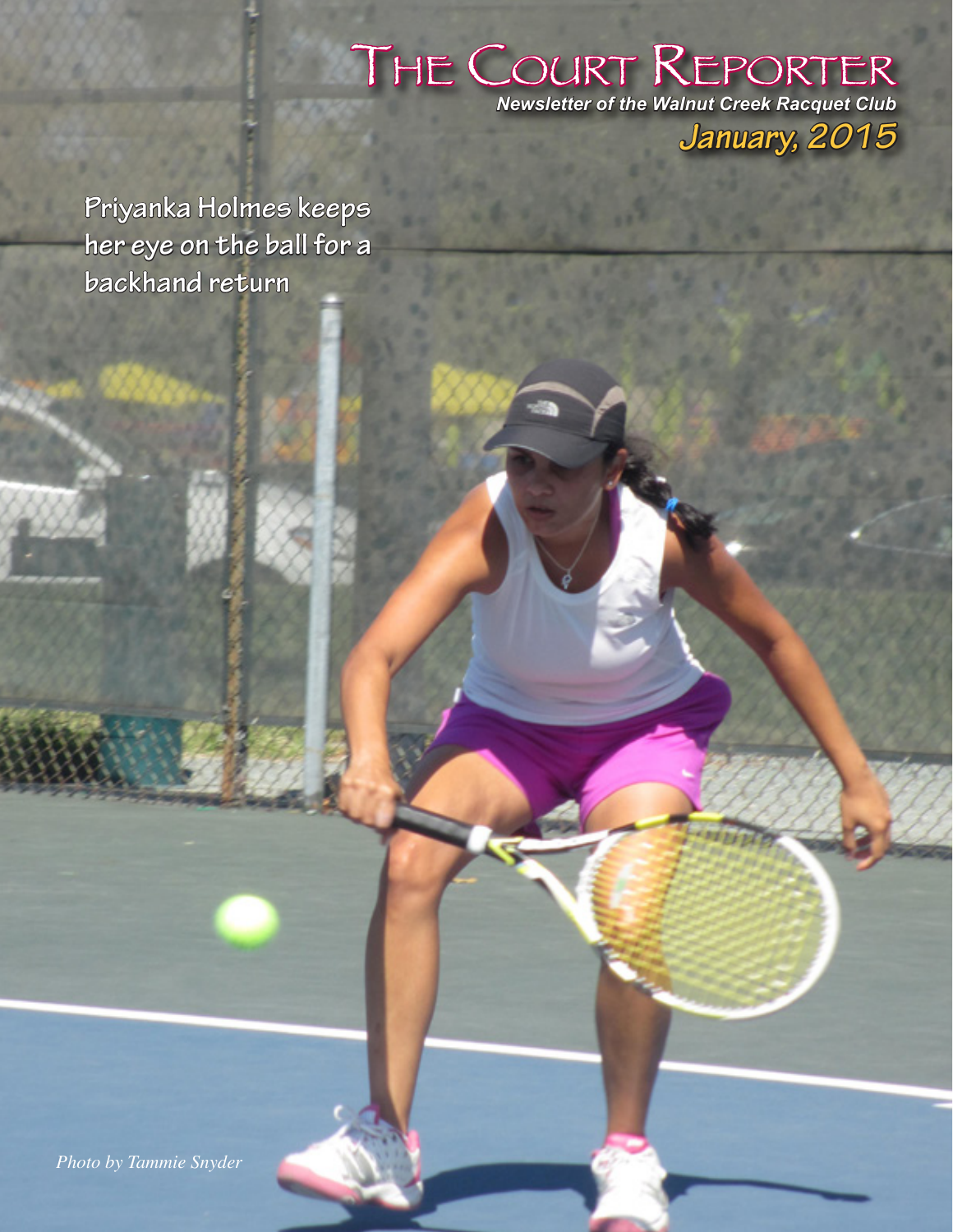### *Walnut Creek Racquet Club*

P.O. Box 4574 • Walnut Creek, CA 94596 (925) 945-0105 • www.wcrc.net

#### **OFFICERS**

| ULLICERS              | <b>Board</b>                                                           |
|-----------------------|------------------------------------------------------------------------|
| <b>President</b>      | <b>Craig Lazarchik</b><br>510-867-4767<br>cmlyoda@msn.com              |
| <b>Vice President</b> | <b>Sterling Fairholm</b><br>595-3576<br>sterling@fairholminsurance.com |
| <b>Secretary</b>      | <b>Deanna Fong</b><br>952-9935<br>deanna_fong@yahoo.com                |
| <b>Treasurer</b>      | <b>Tammie Snyder</b>                                                   |

957-0604 tammie4tennis@gmail.com

2015

#### **ACTIVITY CHAIRPERSONS**

| <b>Mailing</b>                                | <b>Janet Neilsen</b><br>837-8664<br>janneilsen@juno.com                |
|-----------------------------------------------|------------------------------------------------------------------------|
| <b>Club</b><br>Photographer                   | <b>Tim Tamura</b><br>228-3962<br>timbotam@att.net                      |
| <b>Newsletter</b>                             | <b>Tammie Snyder</b><br>957-0604<br>tammie@gte.net                     |
| <b>Website</b>                                | <b>Shari Gonzalez</b><br>691-9196<br>webmaster@wcrc.net                |
| Tournaments                                   | <b>Tammy Anderson</b><br>324-0524<br>tchanderson@gmail.com             |
|                                               | <b>Lynne Weinshelbaum</b><br>285-9503<br>Iweinshelbaum@yahoo.com       |
| <b>USTA Leagues</b>                           | <b>Sterling Fairholm</b><br>595-3576<br>sterling@fairholminsurance.com |
| <b>Membership</b>                             | <b>Kranthi Tappita</b><br>510-209-1369<br>nani7676@yahoo.com           |
| <b>Mixed Doubles</b><br><b>Leagues</b>        | <b>Pam Maloney</b><br>787-3970<br>pam4tenis@gmail.com                  |
| <b>City of Walnut</b><br><b>Creek Liaison</b> | <b>Glenn McBee</b><br>984-6710<br>glennmcbee@gmail.com                 |
| <b>Doubles League</b>                         | <b>Lynne Weinshelbaum</b><br>285-9503<br>Iweinshelbaum@yahoo.com       |
| <b>Summer Singles</b>                         | <b>Cameron Coltharp</b><br>510-717-2107<br>ccoltharp@telecarecorp.com  |
|                                               |                                                                        |

## The President's Report



**2014 WCRC President**

everyone! I am sure many of you have already kicked off 2015 in style by getting out to the courts early...cheers to that!

Happy

New Year

It is time for many of you to jump right in and handle some business as Combo Playoffs are straight away Jan 9-11. This year we had 13 of our 23 teams make it to playoffs:

Wishing all the best to....

#### **Combo Men**

| 5.5 - Mark Nollsch<br>6.5 - David Gangarapu<br>6.5 - Glenn McBee                                                                                                                                                                                                                             |
|----------------------------------------------------------------------------------------------------------------------------------------------------------------------------------------------------------------------------------------------------------------------------------------------|
| 6.5 - Ralph Sanzeri<br>7.5 – Tammie Snyder<br>8.5 - Debashis Panda<br>8.5 – Kranthi Tappita<br>9.5 – Craig Lazarchik                                                                                                                                                                         |
| <b>Combo Women</b><br>6.5 - Myrl Kan<br>6.5 – Maureen Satcher<br>7.5 – Carolyn Spady<br>7.5 - Tammie Snyder<br>8.5 – Tammie Snyder                                                                                                                                                           |
| And normally I would say 'don't look now, it's 40+<br>but with the USTA Calendar being what it is, I would<br>say 'hurry up and look now and plan, plan, plan!'. 40+<br>Adult and MXD are here in full force, as is the tennis<br>calendar. It is crowded as ever, so best of luck balancing |

all of your USTA commitments. If you are playing in the WCRC MXD League, please keep in mind you will need to have all matches in by January 31st. Our tournament will be February 6-8th.

Enjoy the start of your tennis year, the Aussie Open, and a happy and healthy new year. See you on the courts!

Craig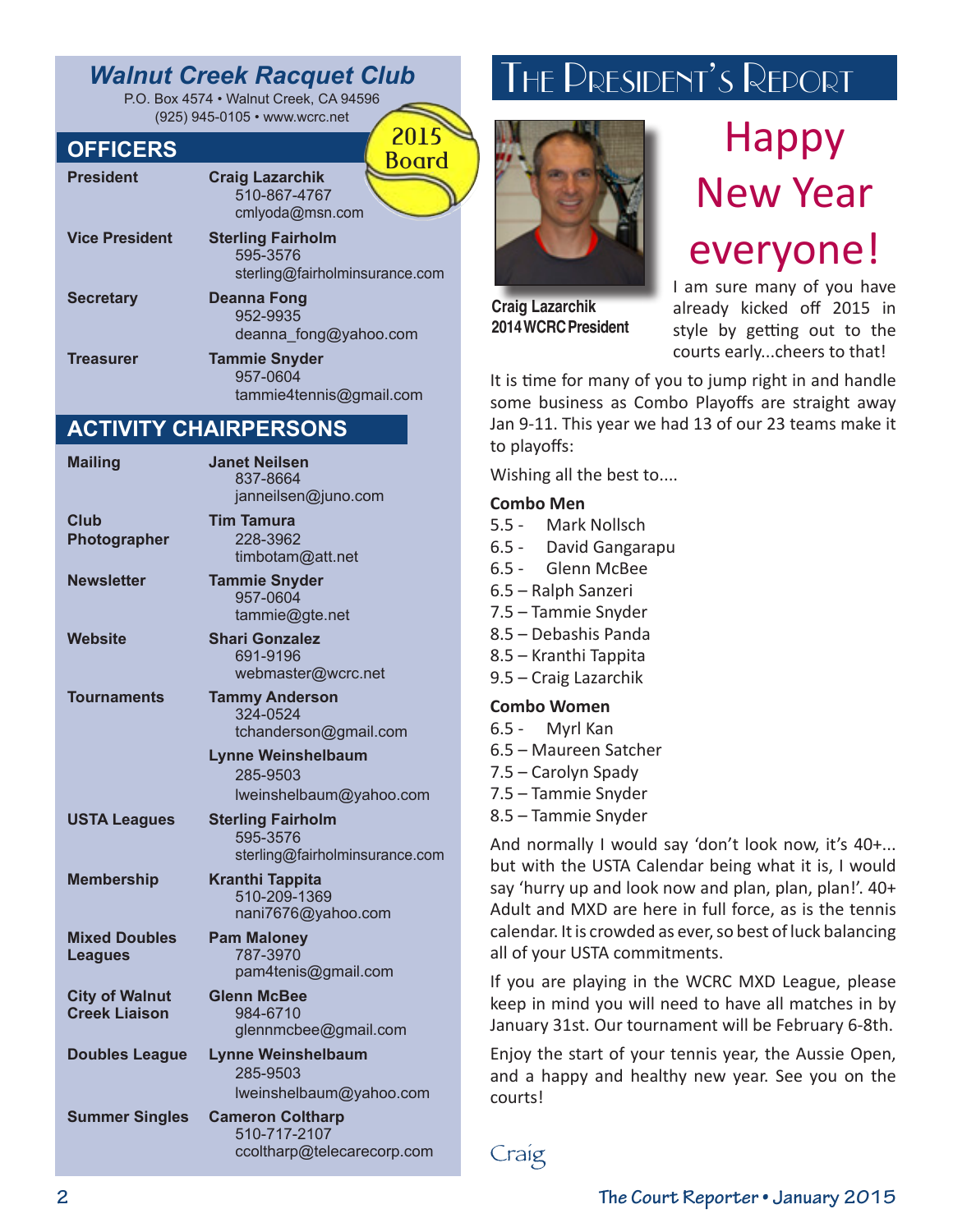## **W MEMBERS** Welcome to Our 16 New Members

| <b>Steve Bakos</b> | <b>Diablo</b>        | 4.0 |
|--------------------|----------------------|-----|
| Belinda Castillo   | San Ramon            | 2.5 |
| Michelle Dayco     | <b>Walnut Creek</b>  | 3.0 |
| Barbara Dyer       | <b>Walnut Creek</b>  | 2.5 |
| Debra Forney       | <b>Pleasant Hill</b> | 3.5 |
| Zak Islam          | Concord              | 3.0 |
| Marison Kimura     | Danville             | 2.5 |
| Jessi Knight       | Alameda              | 3.5 |

| Anil Kumar              | Martinez             |     |
|-------------------------|----------------------|-----|
| Debbie Lam              | Fremont              | 4.0 |
| Molly Ogro              | Lafayette            | 3.5 |
| Kathleen Olla           | Danville             | 4.0 |
| Euna Roh                | Antioch              | 3.5 |
| <b>Torch Tan</b>        | Orinda               | 4.0 |
| <b>Courtney Thearle</b> | Clayton              | 2.5 |
| <b>Derrick Tran</b>     | <b>Pleasant Hill</b> | 3.5 |



Membership questions contact: **Kranthi "KK" Tappita** at 510-209-1369 or email at: nani7676@yahoo.com



Current Membership: 982

## **Serve Lifetime Tennis What's Happening at the Courts?**

**Tennis Classes:** The Walnut Creek Tennis Center is currently accepting registration for Winter Classes that beginning January  $3^{rd}$  and run through March  $27^{th}$ .

These classes fill up quickly, so be sure to register soon! You can register and/or view class options online at lifetimetennis.com, or in the office at Heather Farm Park at the Walnut

Creek Tennis Center. Please call us if you have any questions at 925-945-0105.

**Monthly Pass Holder's Special:** Monthly Pass Holder's Special: Due to all of the rain in December, Lifetime Tennis would like to again offer all Court Usage Pass Holders ball machine usage throughout the month of January. (Walk-ons only, reservations are not offered for this monthly special). Enjoy!

**Tuesday Morning Round Robin:** Every Tuesday morning from 9:00-11:00 am, the Walnut Creek Tennis Center will be offering

a Drop-In Round Robin. As always, we will be also offering a Friday Night Round Robin from 8:00-10:00 pm. Space is limited, so be sure to sign up in advance to hold your spot. (\$5.00 Pass Holders, \$10.00 Non-Pass Holders) See you on the courts!

### *Enjoy! Lifetime Tennis*

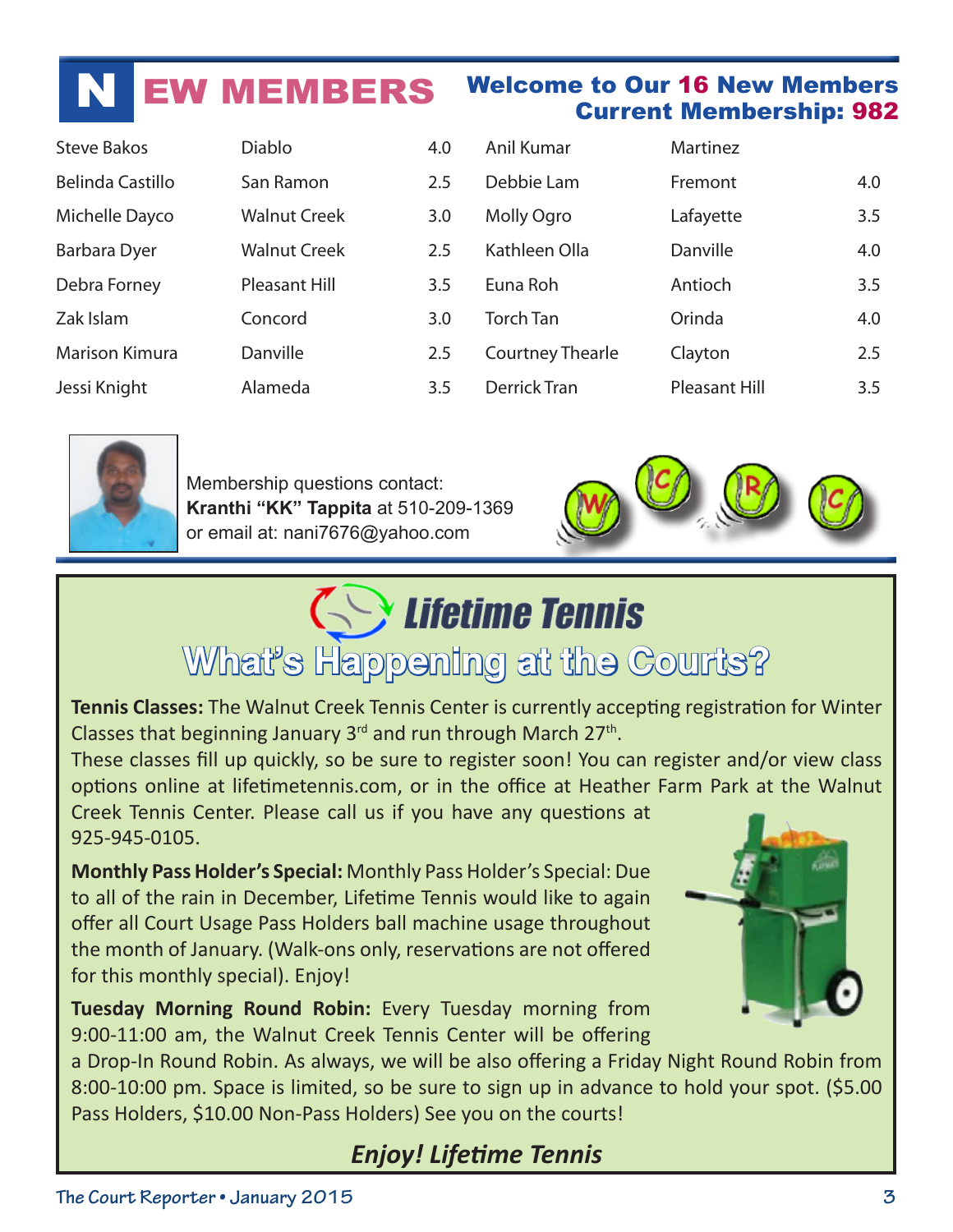

## Tennis News



### Tennis Racquets Needed

*by Tammie Snyder*



#### As many of you have heard I will be coaching the boys Varsity and Junior Varsity Tennis team at Clayton Valley Charter High School in the spring.

Many of these guys have never picked up a racquet and I would love to give them the opportunity to hit with some decent racquets before buying one for \$40 at Target.

If you have any used racquest laying around that you no longer use, please drop them off at the Tennis Club House.

For any questions please contact Tammie Snyder at tammie4tennis@gmail.com or call (925) 202-7000.

### Mixed League Update! *by Pam Maloney*

For those of you playing this fun WCRC League, you still have time to get your 4 matches in to qualify for our season-end tournament held Feb 6-8. We have a total of 107 teams in the League this year so it should be a great tournament, assuming that rain doesn't become an issue. Right now, here are the leaders in each division:

- 6.0 Leong and Starke
- 7.0 Holmes and Holmes
- 8.0 Pruden and Panda
- 9.0 Feinberg/Feinberg

There's still lots of playing time so grab your partner and go out and play some fun tennis. Happy holidays everyone!

Pam Maloney Tournament Director

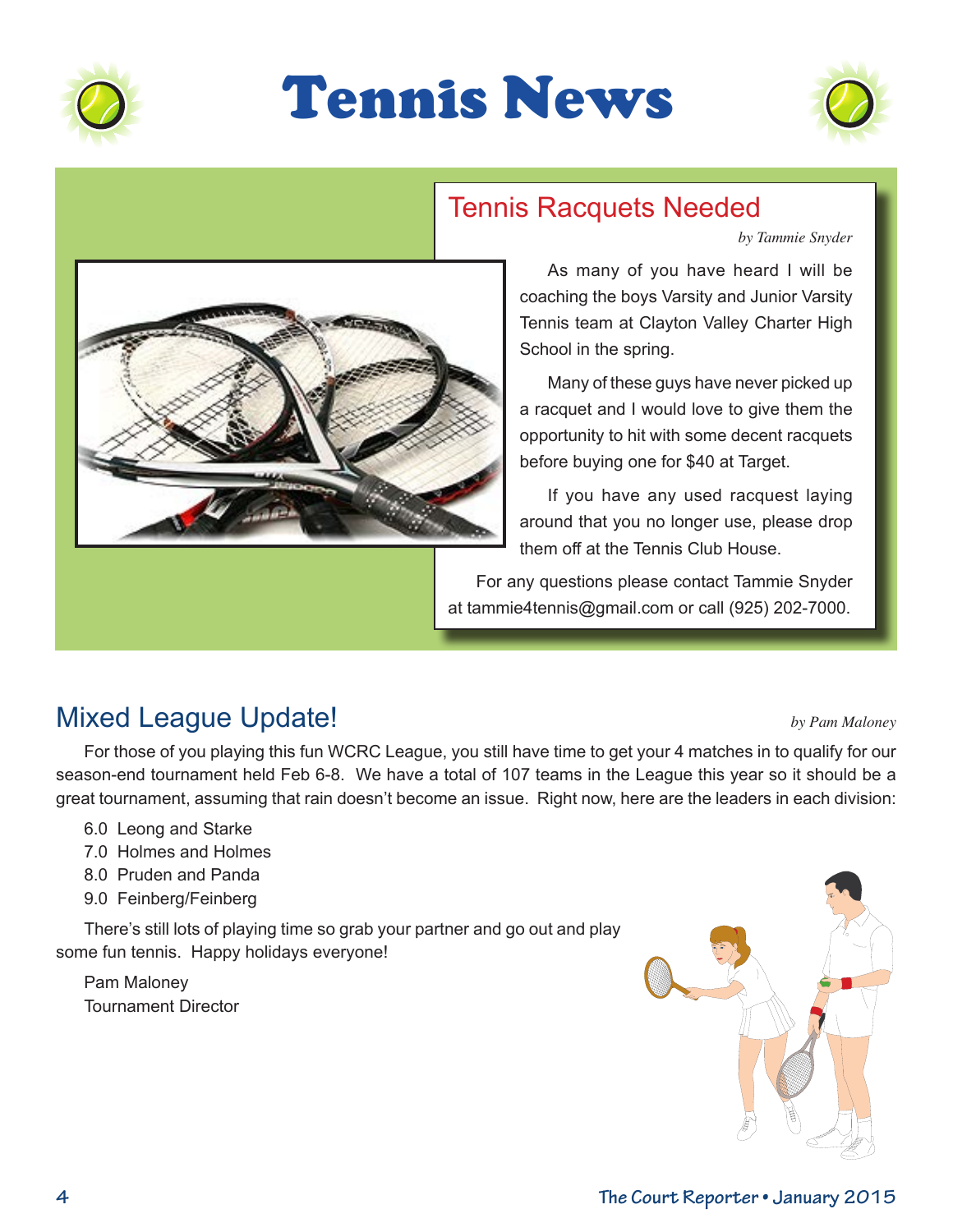

## Tennis News



### Weekday Ladies' Leagues

#### *by Charlotte Moon*

Ever driven by Heather during the weekday morning and wondered, "who are all those women on the courts"?

Welcome to weekday ladies' league play. Many of us are retired or have flexible work schedules that allow us to play in several different leagues which run annually from September through June. League matches are monthly for Ball, Senior Ball and Super Senior Ball, and weekly for Fall and Spring Leagues.

There are 97 of us at last count, and we're all members of WCRC (it's a requirement to play). We're fielding nine teams at this time. Here are our energetic and upbeat captains and co-captains (energy and humor required to field five doubles lines for most leagues):

2014 A3 Fall – Pam Maloney 2014 B3 Fall – Carolyn Spady & Cass Flatley 2014-15 A2 Ball - Liv Milan 2014-15 B3 Ball – Janet Neilsen 2014-15 A1 Senior Ball – Elinor Axup & Karen Pearson 2014-15 B3 Senior Ball – Connie Loosli 2014-15 A2 Super Senior Ball – Dee Karwoski & Elizabeth Baxter 2015 A2 Spring – Elinor Axup

2015 B3 Spring – Carolyn Spady & Cass Flatley

Here's photos of some of our captains and players on a recent beautiful autumn tennis day (before the rains!).





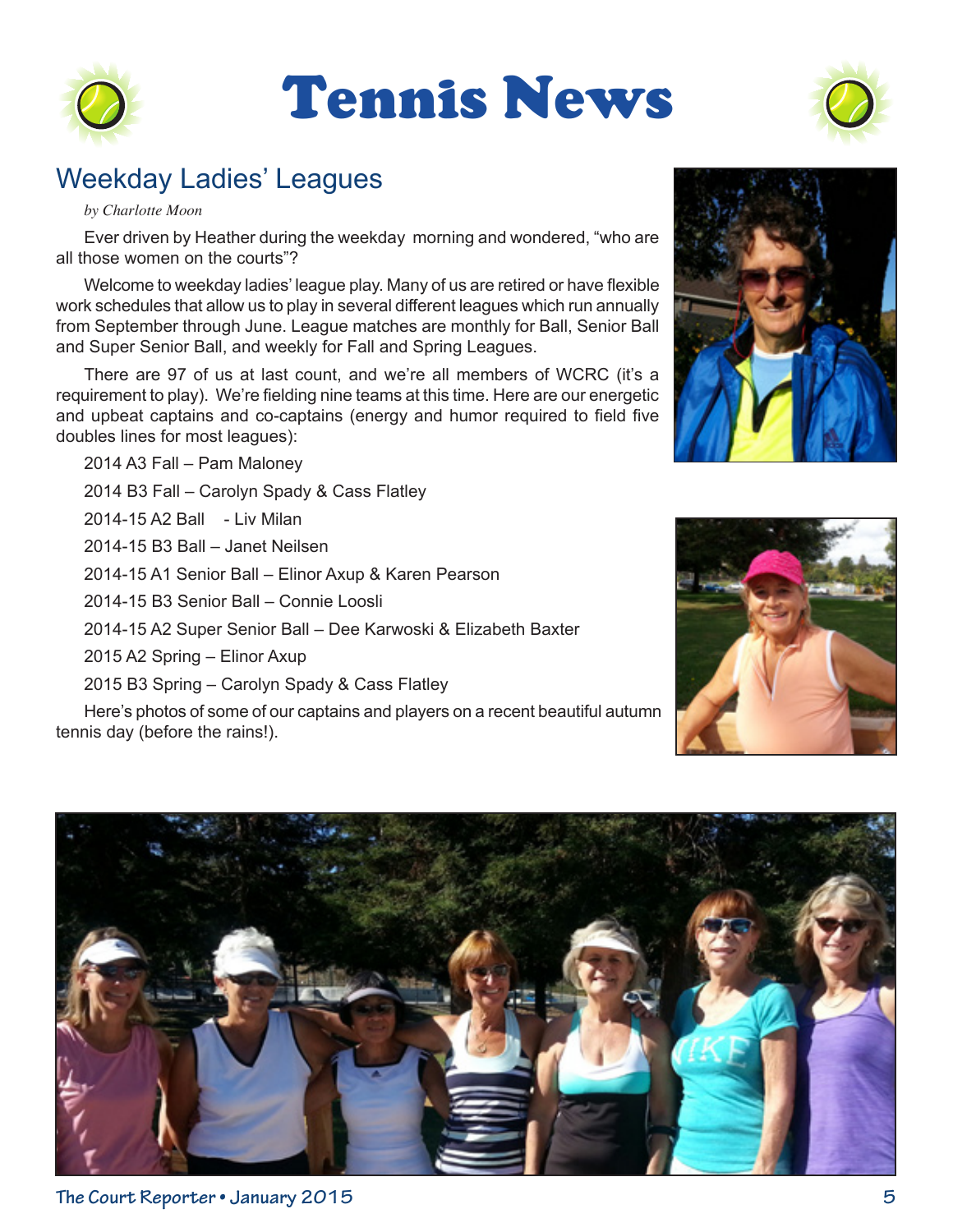WCRC Men's & Women's 2015 Winter Doubles League Registration Form (Also on-line at www.wcrc.net)

|                        | PLAYER 1                                                                                                                 | PLAYER 2                                                                                     |
|------------------------|--------------------------------------------------------------------------------------------------------------------------|----------------------------------------------------------------------------------------------|
| Name                   | <u> 1989 - Jan James James James James James James James James James James James James James James James James J</u>     |                                                                                              |
| <b>Mailing Address</b> | <u> 1989 - Jan James James, martin de la populación de la propia de la propia de la propia de la propia de la pr</u>     |                                                                                              |
| City                   | <u> 1980 - Johann John Stein, markin fan it fjort fan it fjort fan it fjort fan it fjort fan it fjort fan it fjort f</u> |                                                                                              |
| <b>ZIP Code</b>        | <u> 1989 - Johann Barn, mars ann an t-Amhain an t-Amhain an t-Amhain an t-Amhain an t-Amhain an t-Amhain an t-Amh</u>    |                                                                                              |
|                        |                                                                                                                          |                                                                                              |
|                        |                                                                                                                          |                                                                                              |
| E-mail address         |                                                                                                                          |                                                                                              |
| <b>NTRP</b> level      |                                                                                                                          |                                                                                              |
|                        | WCRC Member? $\Box$ YES $\Box$ NO                                                                                        | Q YES Q NO                                                                                   |
|                        |                                                                                                                          | Division for which you are registering (please check one): NTRP (check one)                  |
|                        | $\Box$ Men's 3.0<br>$\Box$ Men's 3.5<br>$\Box$ Men's 4.0<br>$\Box$ Men's 4.5                                             | Women's 2.5/3.0<br>n.<br>Women's 3.5<br>$\Box$<br>Women's 4.0<br>□<br>$\Box$ Women's 4.5/5.0 |

Registration Fees (note - if you are interested in joining the Racquet Club, please download a membership form from http://www.wcrc.net/about/membership.htm and return it with this application):

- \* \$50 per team (both Walnut Creek Racquet Club Members) \$40 per team for on-line registration
- \* \$60 per team (one WCRC Member, one non-member) \$50 per team for on-line registration
- \* \$70 per team (both non WCRC members) \$60 per team for on-line registration

On-Line Registration will remain open until **March 30, 2015**. If you would like to register by mail, return this form by **January 31, 2015** with a check for registration fees (payable to WCRC) to: WCRC, 25 Binnacle Hill, Oakland, CA 94618.

#### Questions? Call Lynne Weinshelbaum at 510-665-4025 or via e-mail lweinshelbaum@yahoo.com

League Information: Players may enter the WCRC Winter Doubles League in more than one division (i.e, 3.0 and 3.5), as long as he/she is playing at or above his/her level. If a player is entering in more than one division, he/she may enter with the same partner or a different partner but may not enter with different partners at the same level.

Once League play is complete and registration for the end-of-League Tournament begins, a player may **NOT** enter the Tournament at more than one level. **No exceptions will be made.**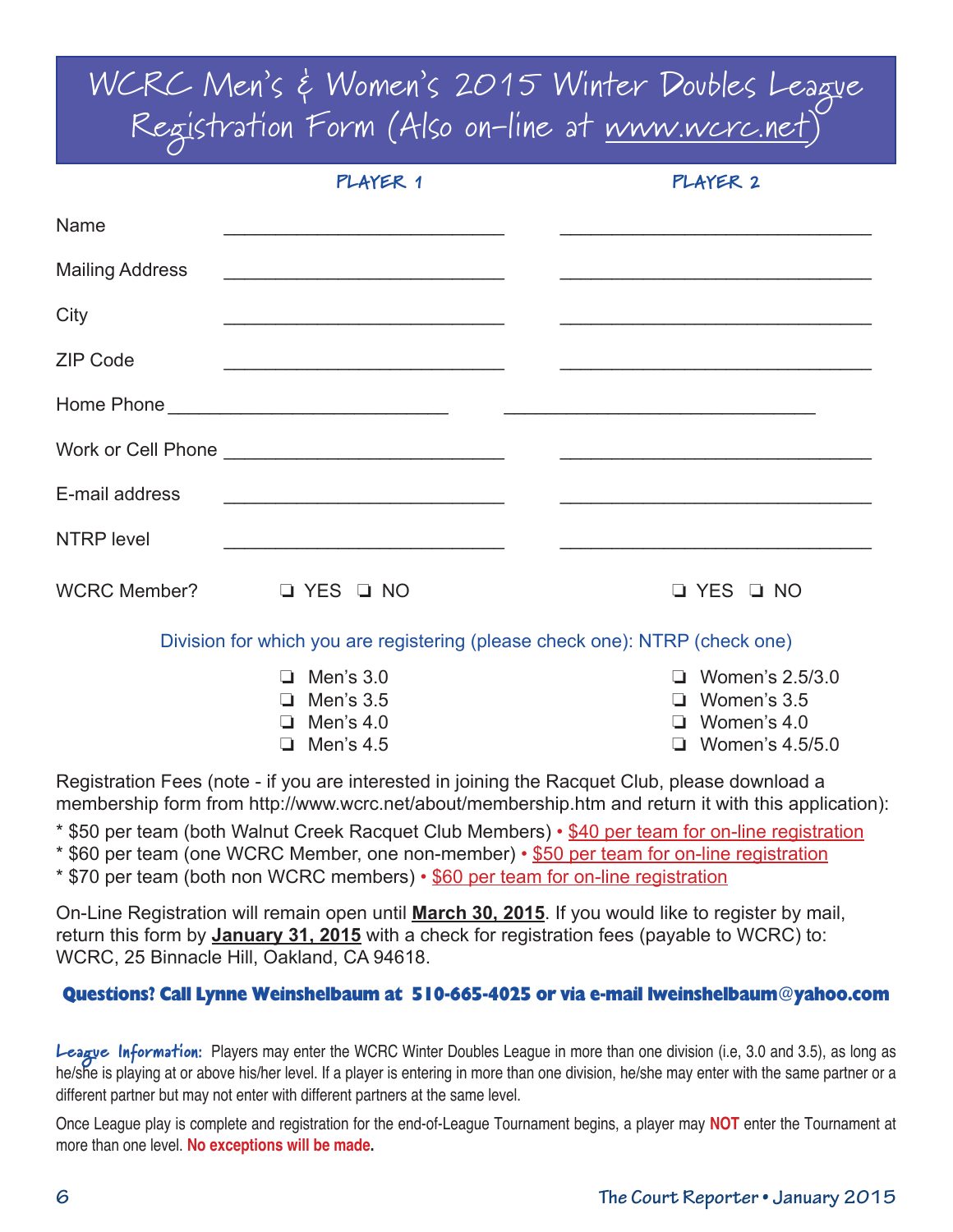# CALENDER OF EVENTS



| Jan 5     | USTA 40+ Season Opens                      |
|-----------|--------------------------------------------|
| Jan 5     | USTA Mixed 40+ Season Opens                |
| Jan 9-11  | <b>USTA Combo Doubles Playoffs Round 1</b> |
| Jan 12    | USTA 65+ Team Registration Opens           |
| Jan 16-18 | USTA Combo Doubles Playoffs Round 2        |
| Jan 23-25 | USTA Mixed 55+ Sectionals                  |
| Jan 31    | <b>WCRC Mixed Doubles Season Closes</b>    |
|           |                                            |



| Feb 2     | USTA 18+ Team Registration Opens     |
|-----------|--------------------------------------|
| Feb 6-8   | <b>WCRC Mixed Doubles Tournament</b> |
| Feb 9     | USTA 65+ Team Registration Closes    |
| Feb 20-22 | <b>USTA Combo Doubles Districts</b>  |



| Mar 2         | USTA 65+ Season Opens                |
|---------------|--------------------------------------|
| Mar 2         | USTA 18+ Team Registration Closes    |
| Mar 14-15     | <b>USTA Combo Doubles Sectionals</b> |
| Mar 29        | USTA 40+ Season Closes               |
| <b>Mar 29</b> | USTA Mixed 40+ Season Opens          |
|               |                                      |

### **TREASURER'S REPORT Tammie Snyder**



as of November 30, 2014

#### **Walnut Creek Racquet Club Profit and Loss Standard January through November 2014**

| Jan - Nov '14 |
|---------------|
|               |
|               |
| 2,425.00      |
| 5,731.64      |
| 9,720.08      |
| 6,667.50      |
| 24,544.22     |
|               |
| 16.18         |
| 344.30        |
| 54.49         |
| 1.080.00      |
| 0.00          |
| 18,000.00     |
| 2,053.67      |
| 330.00        |
| 789.40        |
| 691.97        |
| 0.00          |
| 5,781.33      |
| 1.00          |
| 995.00        |
| 4,980.02      |
| 4.246.20      |
| 121.00        |
| 1,722.98      |
| 539.25        |
| 1,115.00      |
| 340.33        |
| 401.94        |
|               |
| 40.00         |
| 3,579.91      |
| 175.00        |
| 55.00         |
| 1,035.00      |
| 200.00        |
| 352.58        |
| 203.24        |
| 50.00         |
| 6.104.03      |
| 1,530.00      |
| 43.00         |
| 56,971.82     |
| $-32,427.60$  |
|               |
| 96.15         |
| 96.15         |
| 96.15         |
| $-32,331.45$  |
|               |

Balance as of November 30, 2014 \$6,790.57